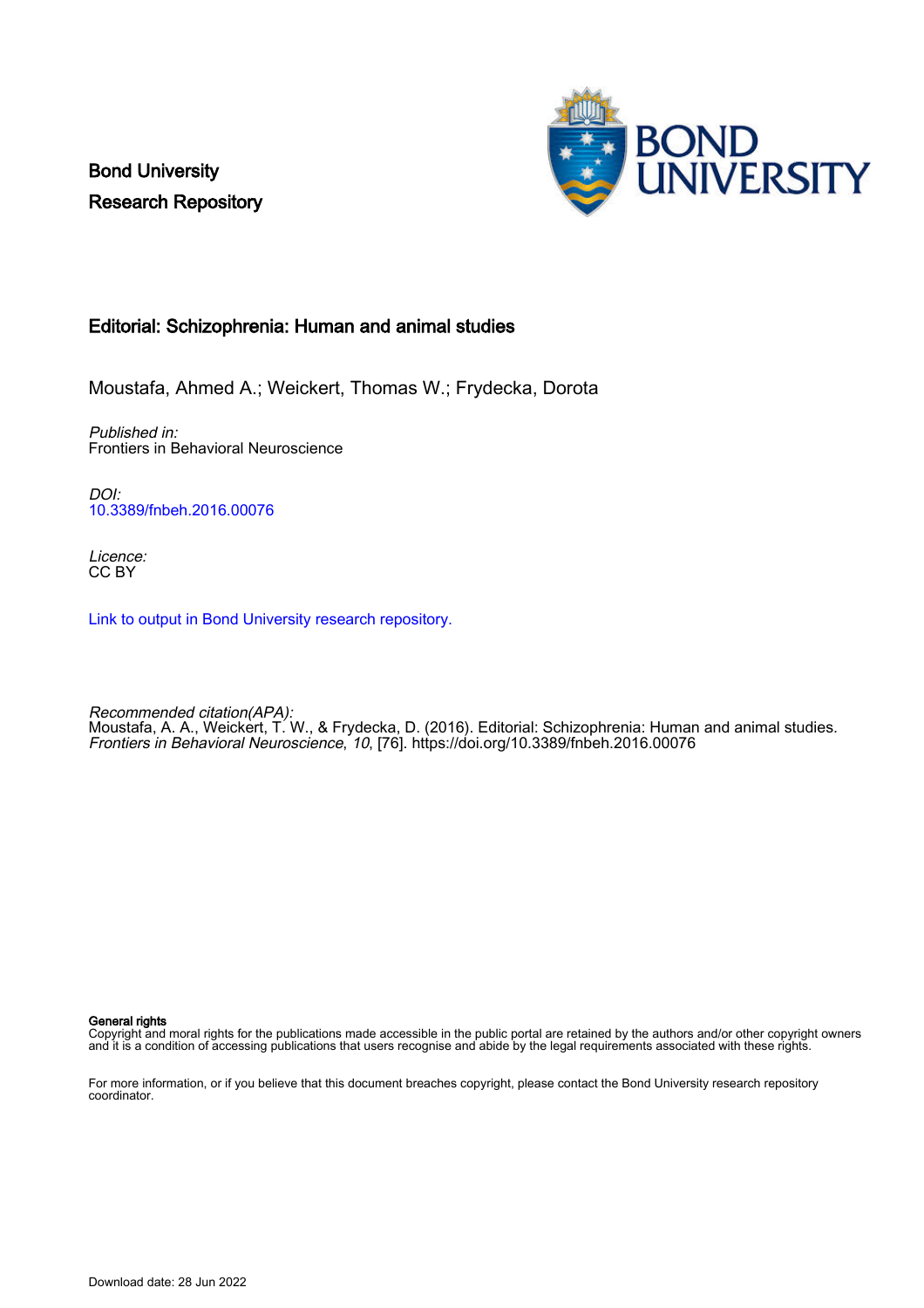



# [Editorial: Schizophrenia: Human](http://journal.frontiersin.org/article/10.3389/fnbeh.2016.00076/full) and Animal Studies

## [Ahmed A. Moustafa](http://loop.frontiersin.org/people/15417/overview)  $^{1,2\star}$ , Thomas W. Weickert  $^{3,4}$  and [Dorota Frydecka](http://loop.frontiersin.org/people/153706/overview)  $^5$

*<sup>1</sup> School of Social Sciences and Psychology, Western Sydney University, Sydney, NSW, Australia, <sup>2</sup> Marcs Institute for Brain and Behaviour, Western Sydney University, Sydney, NSW, Australia, <sup>3</sup> School of Psychiatry, University of New South Wales, Randwick, NSW, Australia, <sup>4</sup> Neuroscience Research Australia, Randwick, NSW, Australia, <sup>5</sup> Department and Clinic of Psychiatry, Wroclaw Medical University, Wroclaw, Poland*

Keywords: schizophrenia, cognition, positive symptoms, negative symptoms, dopamine

### **The Editorial on the Research Topic**

#### **[Schizophrenia: Human and Animal Studies](http://journal.frontiersin.org/researchtopic/2655/schizophrenia-human-and-animal-studies)**

Schizophrenia is a complex disorder with relatively stable prevalence rates estimated at about 0.5–1% [\(Saha et al., 2005\)](#page-3-0). Schizophrenia is characterized by the occurrence of various psychopathological symptoms that have been described as positive symptoms (delusions and hallucinations), negative symptoms (apathy, lack of motivation, flat affect, poverty of speech, and social withdrawal), disorganized symptoms (disorganized speech and behavior), and cognitive impairment [\(Moustafa et al., 2016\)](#page-3-1). Traditionally, cognitive impairment was thought to be evident only in elderly deteriorated patients with schizophrenia; however, over the past 25 years, a body of evidence challenged this view and showed that cognitive dysfunction is a core feature of schizophrenia [\(O'Carroll, 2000;](#page-3-2) [Weickert et al., 2000;](#page-3-3) [Bora et al., 2010\)](#page-3-4). Cognitive deficits can be moderate to severe across several domains, including attention, working memory, verbal learning and memory, and executive functions [\(Weickert et al., 2000;](#page-3-3) [Bowie and Harvey, 2006\)](#page-3-5). These deficits pre-date the onset of psychosis and further decline in cognitive functioning is observed in the course of illness in most patients [\(Trotta et al., 2015\)](#page-3-6). Numerous rehabilitation programs have been developed in order to alleviate the burden associated with cognitive impairment in schizophrenia since cognitive deficits respond poorly to antipsychotic treatment [\(Tao et al., 2015\)](#page-3-7).

Below we describe articles in this research topic (mostly focusing on cognitive studies in schizophrenia), dividing them into human vs. animal studies.

# HUMAN STUDIES OF SCHIZOPHRENIA

[Rodriguez et al.](http://dx.doi.org/10.3389/fnbeh.2015.00322) investigated the effect of neuropsychological battery on global functioning and quality of life in 36 first psychotic episode of schizophrenia spectrum disorder (FES) patients. The results indicated that patients with FES were significantly impaired in both visuospatial and verbal functioning compared to healthy controls. The authors concluded that the deficit in verbal functioning was a better predictor of global functioning and quality of life than visuospatial functioning.

[Chen et al.](http://dx.doi.org/10.3389/fnbeh.2015.00262) investigated the nature of prospective memory using event-related brain potentials in 20 symptomatically remitted patients with schizophrenia and 20 healthy controls. The results indicated that patients with schizophrenia performed worse on the prospective memory

## **OPEN ACCESS**

Edited and reviewed by: *Nuno Sousa, University of Minho, Portugal*

\*Correspondence: *Ahmed A. Moustafa [a.moustafa@westernsydney.edu.au](mailto:a.moustafa@westernsydney.edu.au)*

> Received: *21 March 2016* Accepted: *03 April 2016* Published: *20 April 2016*

#### Citation:

*Moustafa AA, Weickert TW and Frydecka D (2016) Editorial: Schizophrenia: Human and Animal Studies. Front. Behav. Neurosci. 10:76. doi: [10.3389/fnbeh.2016.00076](http://dx.doi.org/10.3389/fnbeh.2016.00076)*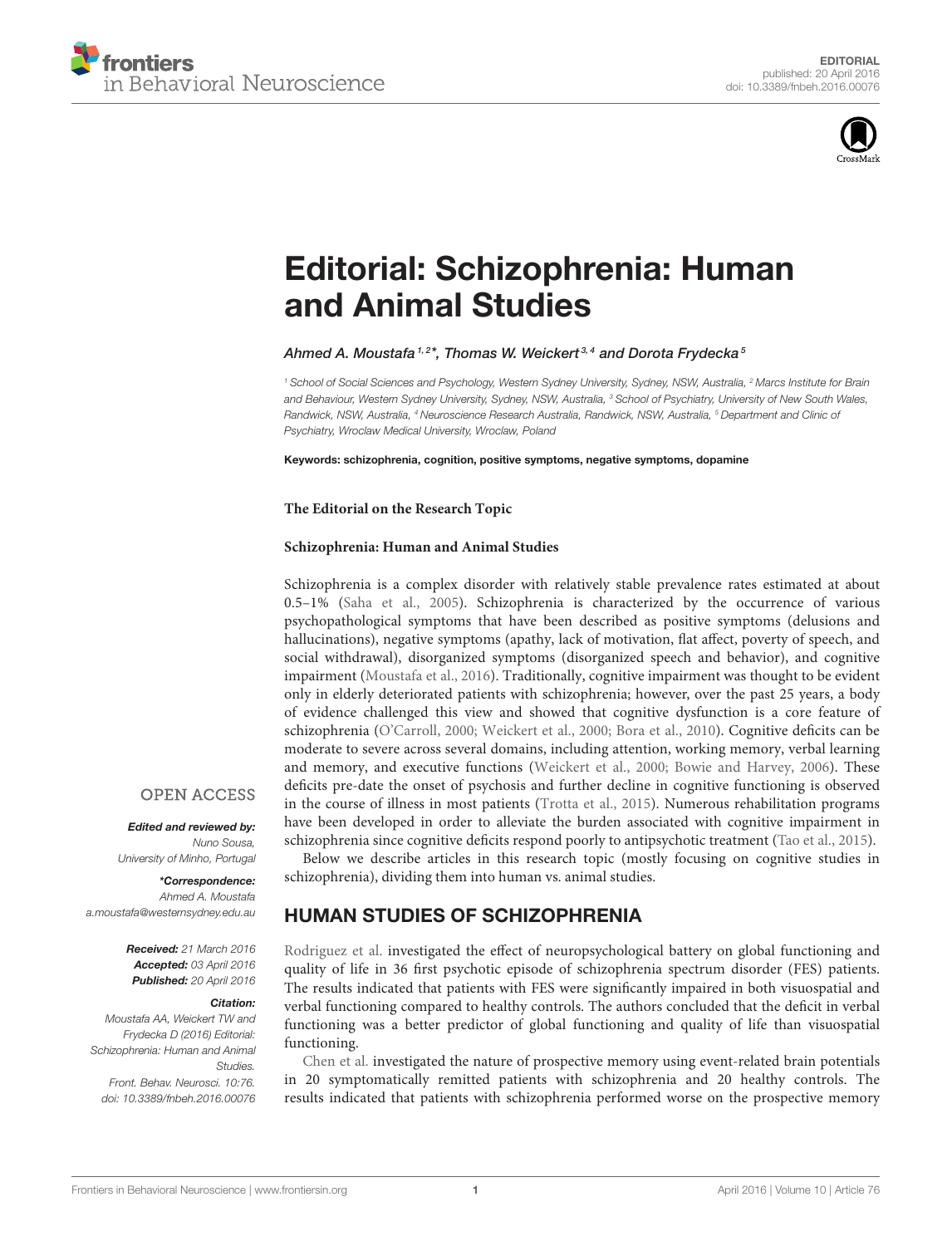task compared to the healthy controls. In particular, the prospective positivity amplitude was significantly attenuated in symptomatically remitted schizophrenia patients.

[Schott et al.](http://dx.doi.org/10.3389/fnbeh.2015.00144) investigated whether dysfunctional processing of novel information by the medial temporal lobe may be a possible neural mechanism that contributes to the pathophysiology of delusions. The authors used fMRI to examine 16 unmedicated patients with paranoid schizophrenia and 20 age-matched healthy controls. Participants completed a visual target detection task that consisted of novel and familiar stimuli, and a standard and a target picture. All of the participants when shown the novel images had activation in the hippocampus, but only healthy controls showed a positive relationship between novelty-related hippocampal activation and recognition memory performance 24 h later, indicating a role of the hippocampus in positive symptoms.

Although previous research [\(Potvin et al., 2015\)](#page-3-8) suggests that socio-economic status is correlated with cognitive impairments in patients with dementia and schizophrenia, education and income variation may not be the only reasons for such a correlation. Other possible factors include differing life choices, occupations, and environments. The results of [Potvin et al. \(2015\)](#page-3-8) may lack some experimental control in terms of the dosage and comparison of prescribed antipsychotics. [Salem and Moustafa](http://dx.doi.org/10.3389/fnbeh.2015.00131) discussed the implications of these findings.

[Guell and Bernacer](http://dx.doi.org/10.3389/fnbeh.2015.00059) explored the following question: where in the body shall we look for markers of mental disorders? They propose that the constitution of the body's sense organs may be an indicator of mental characteristics. If so, these organs can be affected by mental disorders such as schizophrenia. They suggest the approach of looking for differences in the constitution of the [sense organs in order to diagnose mental disorders.](http://dx.doi.org/10.3389/fnbeh.2016.00056) Schwitzer et al. provided an insightful commentary on [Guell and Bernacer.](http://dx.doi.org/10.3389/fnbeh.2015.00059) In their article, they discussed the role played by visual attention in the occurrence of schizophrenia symptoms, focusing on retinal and early visual processing deficits.

[Wang et al.](http://dx.doi.org/10.3389/fnbeh.2015.00045) investigated the neural correlates of the thalamus and examined whether thalamic resting state networks are different in patients with schizophrenia. The authors used a standard seed-based whole-brain correlation (72 patients with schizophrenia, 73 healthy controls). Patients with schizophrenia had enhanced thalamic connectivity with bilateral precentral gyrus, dorsal medial frontal gyrus, middle occipital gyrus, and lingual gyrus. These patients also had reduced connectivity in bilateral superior frontal gyrus, anterior cingulate cortex, inferior parietal lobe, and cerebellum. The findings indicated that the thalamus is over-connected during resting state in schizophrenia.

[Schwab et al.](http://dx.doi.org/10.3389/fnbeh.2015.00044) investigated saccadic latency modulation in patients with schizophrenia and their first-degree relatives. Participants (13 patients with ICD-10 schizophrenia, 10 first degree relatives, 24 controls) performed two visual tasks: a color task and a Landolt ring orientation task. Saccadic latency was measured with a video-based oculography. Results indicated that saccadic latencies were not modulated by visual processing of different content for patients with schizophrenia, but saccadic latencies were modulated for relatives and health controls.

[Hori et al.](http://dx.doi.org/10.3389/fnbeh.2014.00417) investigated the relationship between serum BDNF levels and decision making. They compared patients with schizophrenia (86) to healthy controls (51) in terms of their decision making ability and serum BDNF levels. Scores on the Iowa Gambling Task were lower for patients with schizophrenia compared to the controls. There was a negative correlation between the mean net scores on the final two blocks and serum BDNF levels. The authors concluded that the poor performance of patients with schizophrenia on the Iowa Gambling Task may be related to impaired sensitivity to reward and punishment due to depressive symptoms and reduced serum BDNF levels.

[Frydecka et al.](http://dx.doi.org/10.3389/fnbeh.2014.00416) compared the level of working memory impairments across patients with schizophrenia  $(n = 23)$ , psychotic bipolar disorder  $(n = 19)$ , non-psychotic bipolar disorder ( $n = 24$ ), and healthy controls ( $n = 18$ ). The results indicated that on more demanding working memory measures the group with schizophrenia and psychotic bipolar disorder performed poorer than the non-psychotic bipolar disorder group and healthy controls. There was a positive correlation of working memory performance with antipsychotic treatment and a negative correlation with depressive symptoms in bipolar disorder and with negative symptoms in the schizophrenia subgroup.

[Zhuo et al.](http://dx.doi.org/10.3389/fnbeh.2014.00404) investigated changes in resting-state functional connectivity density (rsFCD) in schizophrenia ( $n = 95$ ) and healthy controls (93). The results indicated that patients with schizophrenia had increased rsFCD in the bilateral striatum and hippocampus and decreased rsFCD in the bilateral sensorimotor cortices and right occipital cortex.

[Wotruba et al.](http://dx.doi.org/10.3389/fnbeh.2014.00382) investigated functional brain correlates in the anticipation and reception of rewards and examined their possible association with symptoms in unmedicated people at risk for psychosis ( $n = 21$ ) and healthy controls ( $n = 24$ ). The results indicated that the same brain areas were recruited during processing of reward information in both at risk individuals and healthy controls. In contrast, during the anticipating rewards stage the at risk individuals showed additional activation in the posterior cingulate cortex and the medio- and superior-frontal gyrus.

[Garbarini et al.](http://dx.doi.org/10.3389/fnbeh.2016.00043) investigated whether patients with schizophrenia have an altered sense of agency during the observation of others' movements. A circles-lines task was used, in which participants had to draw lines while observing an examiner's hand draw circles. Results indicated an interference effect of the examiner's hand drawing circles on their hand drawing lines.

[Moustafa et al.](http://dx.doi.org/10.3389/fnbeh.2014.00343) provided an overview of homocysteine metabolism in psychiatric disorders with a focus on cognitive correlates. Several biological mechanisms linking homocysteine to biological underpinnings of psychiatric disorders were discussed and future directions and perspectives were indicated.

# ANIMAL STUDIES OF SCHIZOPHRENIA

Below, we summarize animal studies we covered in our research topic.